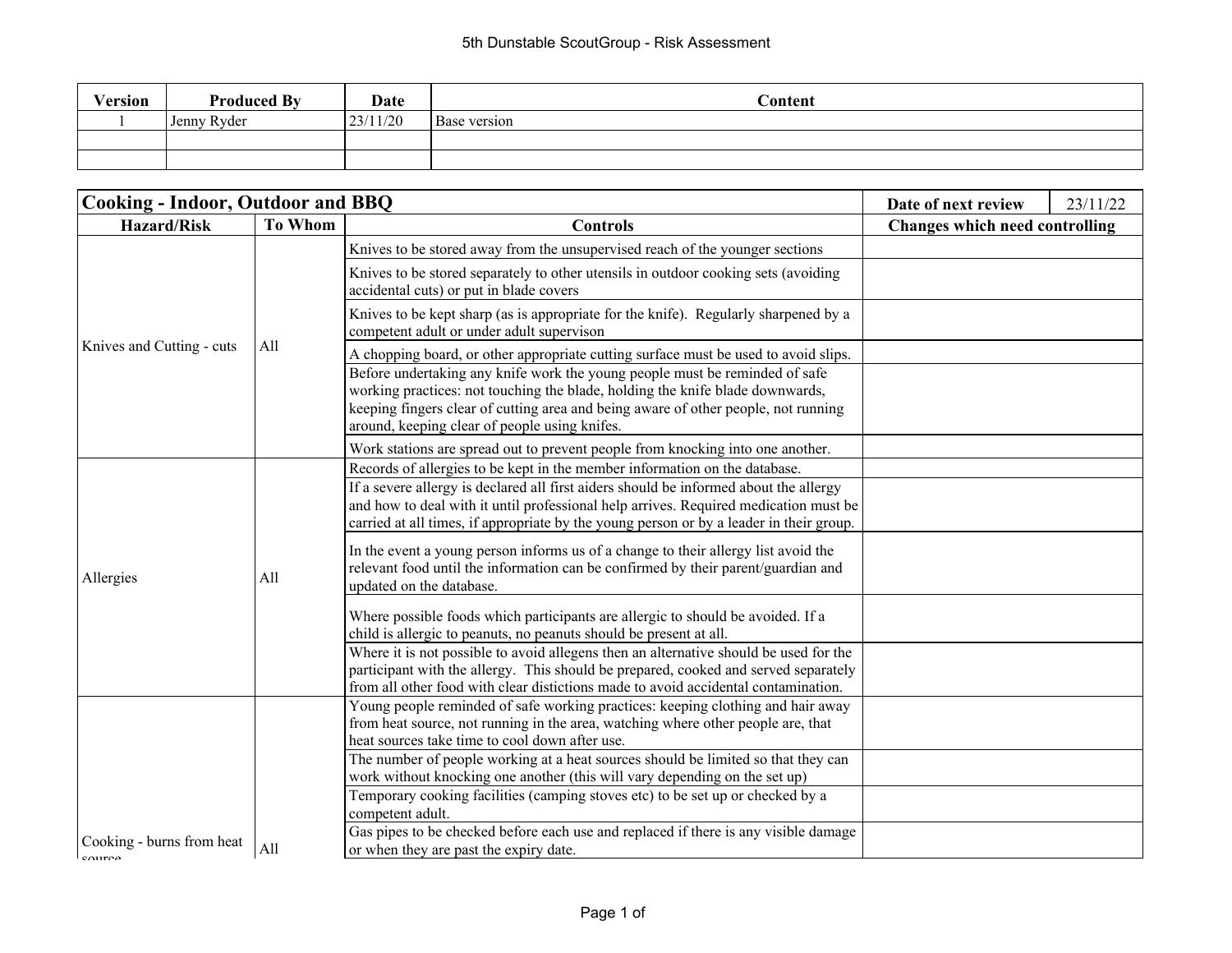| source                                     |     |                                                                                                                                                                                                                                                                                                                                                                                  |  |
|--------------------------------------------|-----|----------------------------------------------------------------------------------------------------------------------------------------------------------------------------------------------------------------------------------------------------------------------------------------------------------------------------------------------------------------------------------|--|
|                                            |     | Temporary cooking facilities must be set up at a safe distance from combustible<br>objects (such as marquee walls)                                                                                                                                                                                                                                                               |  |
|                                            |     | Ashes and single use BBQs must be allowed to cool fully before disposal and<br>disposed of as required by the host venue.                                                                                                                                                                                                                                                        |  |
|                                            |     | Gloves, tongs or other appropriate tools must be used when removing items from a<br>heat source.                                                                                                                                                                                                                                                                                 |  |
|                                            |     | See the separate risk assessment on fire building for further information about safe<br>cooking on open fire.                                                                                                                                                                                                                                                                    |  |
|                                            |     | Young people reminded of safe practices.: staying away from areas where cooking<br>is being done (unless required to be there), no running, no game playing (e.g.<br>kicking or throwing a ball), being aware of surroundings, that food can retain heat<br>for some time after cooking, that utensils may continue to be hot after use, which<br>utensils are suitable for use. |  |
| Cooking - burns from hot<br>food/ utensils | All | Equipment and utensils must be suitable for the heat source being used.                                                                                                                                                                                                                                                                                                          |  |
|                                            |     | Equipment and utensils must be visually inspected regularly and disgarded if<br>damaged or no longer suitable.                                                                                                                                                                                                                                                                   |  |
|                                            | All | As far as possible moving around with hot items should be avoided. Where<br>necessary the person should reduce the weight as much as possible, check for other<br>people around them and call out to make sure anyone nearby is aware of them<br>coming.                                                                                                                         |  |
|                                            |     | Before beginning any food preparation hands must be washed, when cooking<br>outdoors suitable handwashing facilities should be available for the duration of the<br>cooking period.                                                                                                                                                                                              |  |
|                                            |     | Foods must be cooked through or as per the recipe or instructions.                                                                                                                                                                                                                                                                                                               |  |
|                                            |     | Raw meats/fish must be kept separate to other foods/cooked meats. Different<br>utensils need to be used for raw products or utensils washed between use.                                                                                                                                                                                                                         |  |
| Food poisoning                             |     | Foods should be stored as per the manufacturers instructions. When outdoors this<br>might mean the use of cool boxes. Different cool boxes must be used for raw<br>meats. Food should be stored in cool boxes for the least amount of time possible<br>and cool blocks changed regularly.                                                                                        |  |
|                                            |     | Utensils must be washed as soon as possible after use and inspected regularly for<br>damage.                                                                                                                                                                                                                                                                                     |  |
|                                            |     | Food should be stored so that it cannot be accessed by pests. Leftover/waste food<br>should be disposed of promptly as per the disposal requirements for the location.                                                                                                                                                                                                           |  |
|                                            |     | Cleaning cloths should be replaced regularly. When not in use cloths should be<br>hung up to dry and not left in buckets of water or other liquids.                                                                                                                                                                                                                              |  |
|                                            |     | Food cooked in advance of an event should be stored as appropriate and if required<br>reheated in line with given instructions or so that it is piping hot all the way<br>through.                                                                                                                                                                                               |  |
| Slipping on spilled food                   | All | Clean-up immediately                                                                                                                                                                                                                                                                                                                                                             |  |
| Accidental fires                           | All | Fire blankets, estinguishers or water buckets (as appropriate) must be available for<br>all activities involving a heat source.                                                                                                                                                                                                                                                  |  |